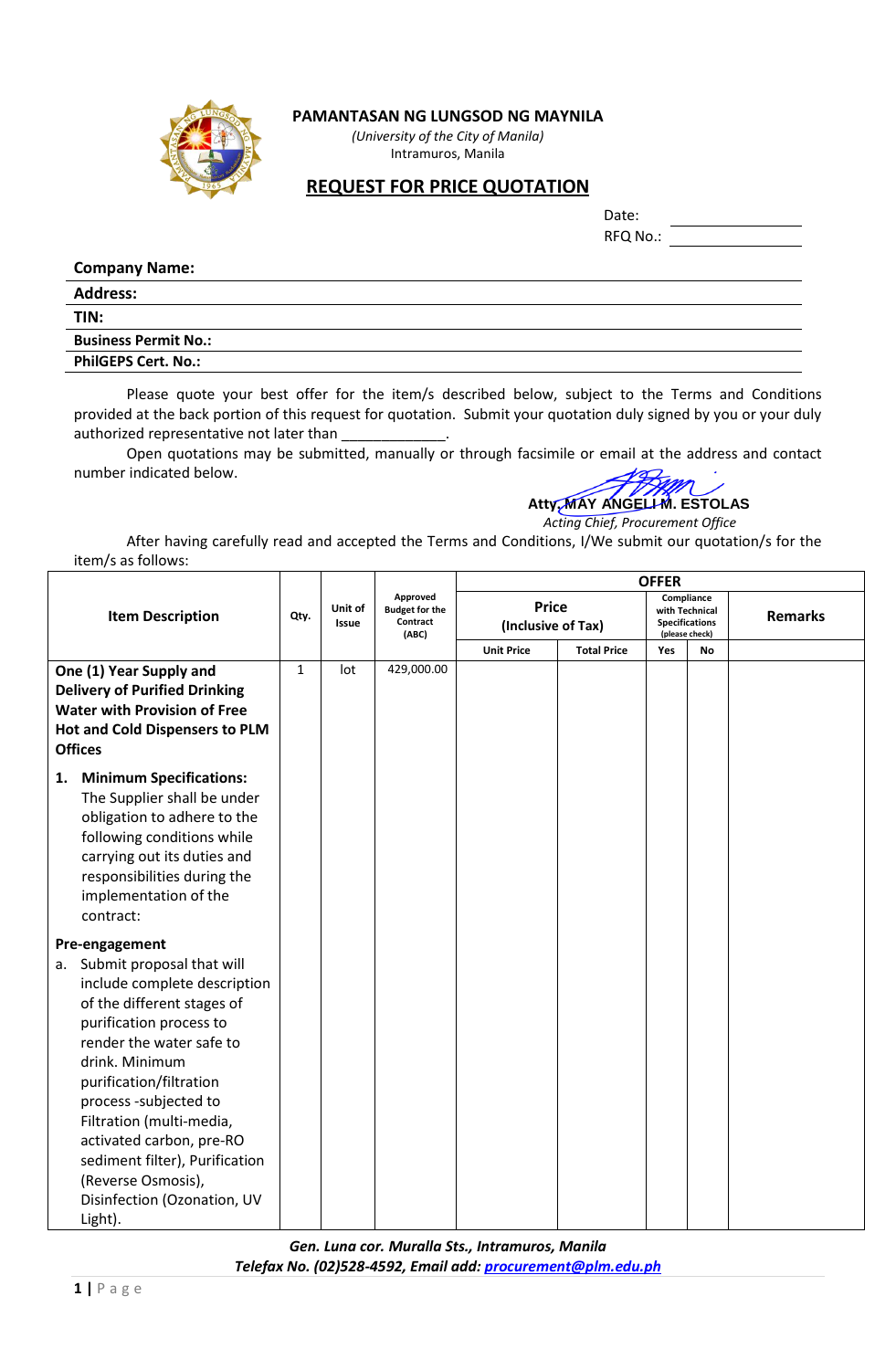| b.             | Supplier should be an                 |  |  |  |  |
|----------------|---------------------------------------|--|--|--|--|
|                | independent producer of               |  |  |  |  |
|                | water products, duly                  |  |  |  |  |
|                | licensed purified water               |  |  |  |  |
|                | refilling/deliver service             |  |  |  |  |
|                | establishment for at least            |  |  |  |  |
|                | five (5) years.                       |  |  |  |  |
| c.             | Site inspection of water              |  |  |  |  |
|                | station that will be                  |  |  |  |  |
|                | conducted by the                      |  |  |  |  |
|                | representatives from                  |  |  |  |  |
|                | University Health Services,           |  |  |  |  |
|                | <b>Property and Procurement</b>       |  |  |  |  |
|                | that will assess the capability       |  |  |  |  |
|                | of the supplier.                      |  |  |  |  |
|                | <b>Water Containers (Content 5</b>    |  |  |  |  |
|                | gallons per container)                |  |  |  |  |
|                | a. Water containers must be           |  |  |  |  |
|                | dent free, tamper proof and           |  |  |  |  |
|                | sealed.                               |  |  |  |  |
|                | b. Water containers must be           |  |  |  |  |
|                | properly labeled under the            |  |  |  |  |
|                | name of the supplier.                 |  |  |  |  |
| C <sub>1</sub> | Provide a minimum of three            |  |  |  |  |
|                | hundred fifty (350) 5 gallon          |  |  |  |  |
|                | containers or up to a                 |  |  |  |  |
|                | maximum of six hundred                |  |  |  |  |
|                | fifty $(650)$ 5 gallon                |  |  |  |  |
|                | containers per month to be            |  |  |  |  |
|                | delivered weekly or as need           |  |  |  |  |
|                | arises (Date of delivery to be        |  |  |  |  |
|                | set by Property and Supplies          |  |  |  |  |
|                | Office).                              |  |  |  |  |
|                | d. Ensure the timely delivery of      |  |  |  |  |
|                | purified drinking water               |  |  |  |  |
|                | gallons on a per office basis.        |  |  |  |  |
|                | <b>Water Dispensers (Hot and</b>      |  |  |  |  |
| Cold)          |                                       |  |  |  |  |
|                | a. Free use of fifty-four (54)        |  |  |  |  |
|                | units of Hot and Cold Water           |  |  |  |  |
|                | Dispensers to be installed at         |  |  |  |  |
|                | identified PLM Offices with           |  |  |  |  |
|                | provision of additional ten           |  |  |  |  |
|                | (10) hot and cold dispensers          |  |  |  |  |
|                | free of charge as need arises         |  |  |  |  |
|                | or during special<br>occasion/events. |  |  |  |  |
|                | Conduct regular monthly               |  |  |  |  |
| b.             | cleaning and proper                   |  |  |  |  |
|                | maintenance of water                  |  |  |  |  |
|                | dispensers for optimum                |  |  |  |  |
|                | operation.                            |  |  |  |  |
| c.             | Provide standby units of              |  |  |  |  |
|                | water dispenser for possible          |  |  |  |  |
|                | replacement of bogged                 |  |  |  |  |
|                | down units.                           |  |  |  |  |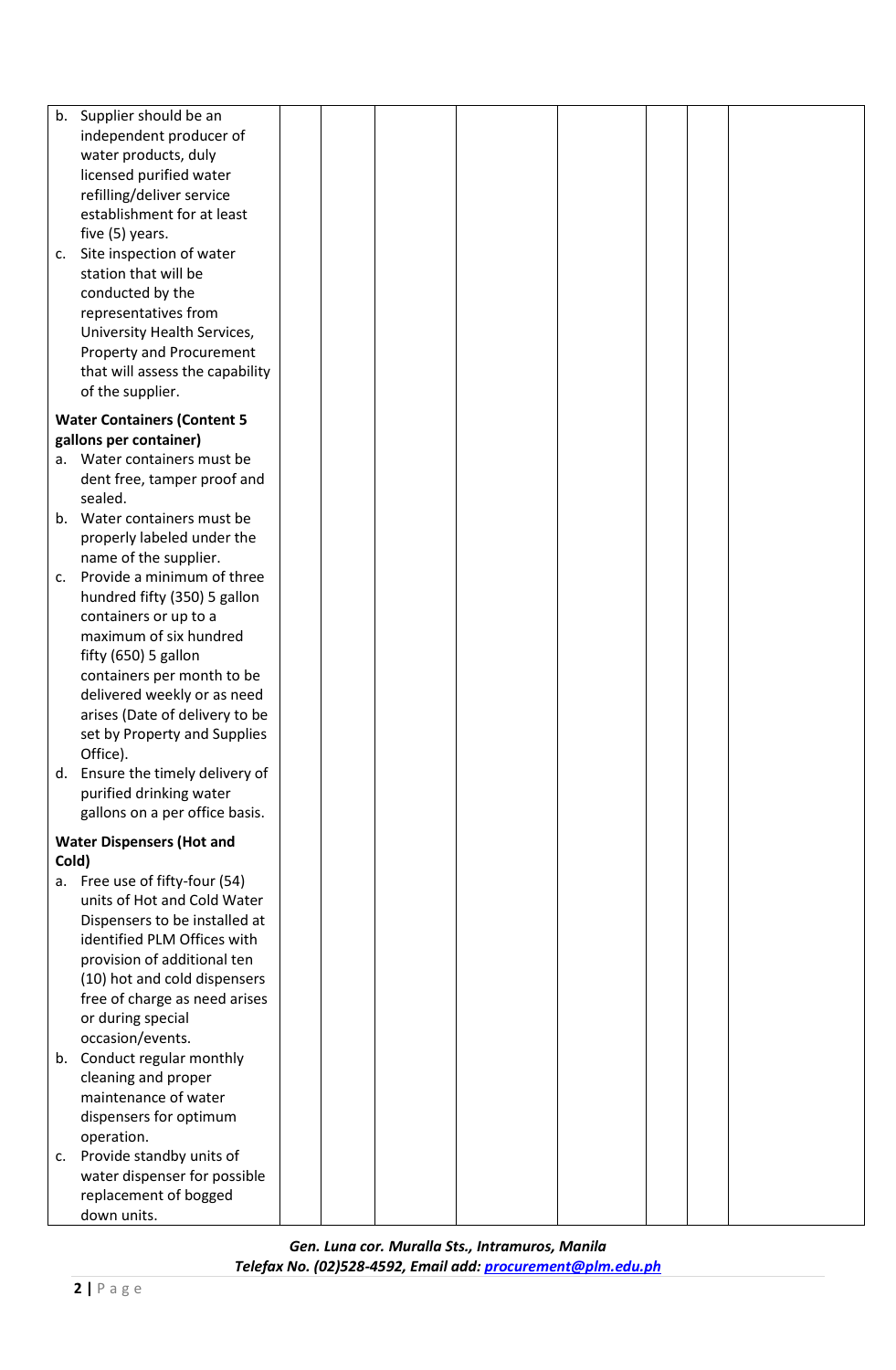| d. | Provide additional water                          |  |  |  |  |
|----|---------------------------------------------------|--|--|--|--|
|    | dispensers as requested                           |  |  |  |  |
|    | within twenty-four (24)                           |  |  |  |  |
|    | hours from receipt of                             |  |  |  |  |
|    | request.                                          |  |  |  |  |
|    | e. Water Dispensers must be                       |  |  |  |  |
|    | free of any label or must be                      |  |  |  |  |
|    | under the name of the                             |  |  |  |  |
|    | supplier.                                         |  |  |  |  |
|    | <b>Other Requirements</b>                         |  |  |  |  |
|    | a. Provision for a closed                         |  |  |  |  |
|    | delivery van/truck.                               |  |  |  |  |
|    | b. Provision of steel racks for                   |  |  |  |  |
|    | the water containers                              |  |  |  |  |
|    | c. Submission of PhilGEPS                         |  |  |  |  |
|    | registration, Updated                             |  |  |  |  |
|    | <b>Business Permit.</b>                           |  |  |  |  |
|    | d. Updated Sanitary Permit for                    |  |  |  |  |
|    | the duration of the contract                      |  |  |  |  |
|    | e. Monthly submission of                          |  |  |  |  |
|    | Microbiological Water Test                        |  |  |  |  |
|    | Laboratory Certificate and                        |  |  |  |  |
|    | semi-annual submission of                         |  |  |  |  |
|    | Chemical and Physical Water                       |  |  |  |  |
|    | <b>Test Laboratory Certificate</b>                |  |  |  |  |
|    | from a water testing                              |  |  |  |  |
|    | laboratory duly accredited                        |  |  |  |  |
|    | by the Department of Health                       |  |  |  |  |
|    | (DOH).                                            |  |  |  |  |
| f. | In case of complaints, the                        |  |  |  |  |
|    | university shall require                          |  |  |  |  |
|    | Laboratory testing to an                          |  |  |  |  |
|    | accredited DOH Water                              |  |  |  |  |
|    | Testing Laboratory of the                         |  |  |  |  |
|    | drinking water it supplies to                     |  |  |  |  |
|    | PLM at the supplier's                             |  |  |  |  |
|    | expense. Random samples<br>taken must be with the |  |  |  |  |
|    | presence of the Chief,                            |  |  |  |  |
|    | University Health Services or                     |  |  |  |  |
|    | authorized representative.                        |  |  |  |  |
| g. | Photocopies of two (2)                            |  |  |  |  |
|    | similar contracts with project                    |  |  |  |  |
|    | cost at least equal to the                        |  |  |  |  |
|    | Approved Budget of the                            |  |  |  |  |
|    | Contract.                                         |  |  |  |  |
|    | h. List of handling staff and                     |  |  |  |  |
|    | photocopy of health                               |  |  |  |  |
|    | certificate.                                      |  |  |  |  |
| i. | Follow inspection                                 |  |  |  |  |
|    | procedures and security                           |  |  |  |  |
|    | measures implemented by                           |  |  |  |  |
|    | PLM during the delivery of                        |  |  |  |  |
|    | goods.                                            |  |  |  |  |
|    | 2. Payment Terms/Contract                         |  |  |  |  |
|    | <b>Price</b>                                      |  |  |  |  |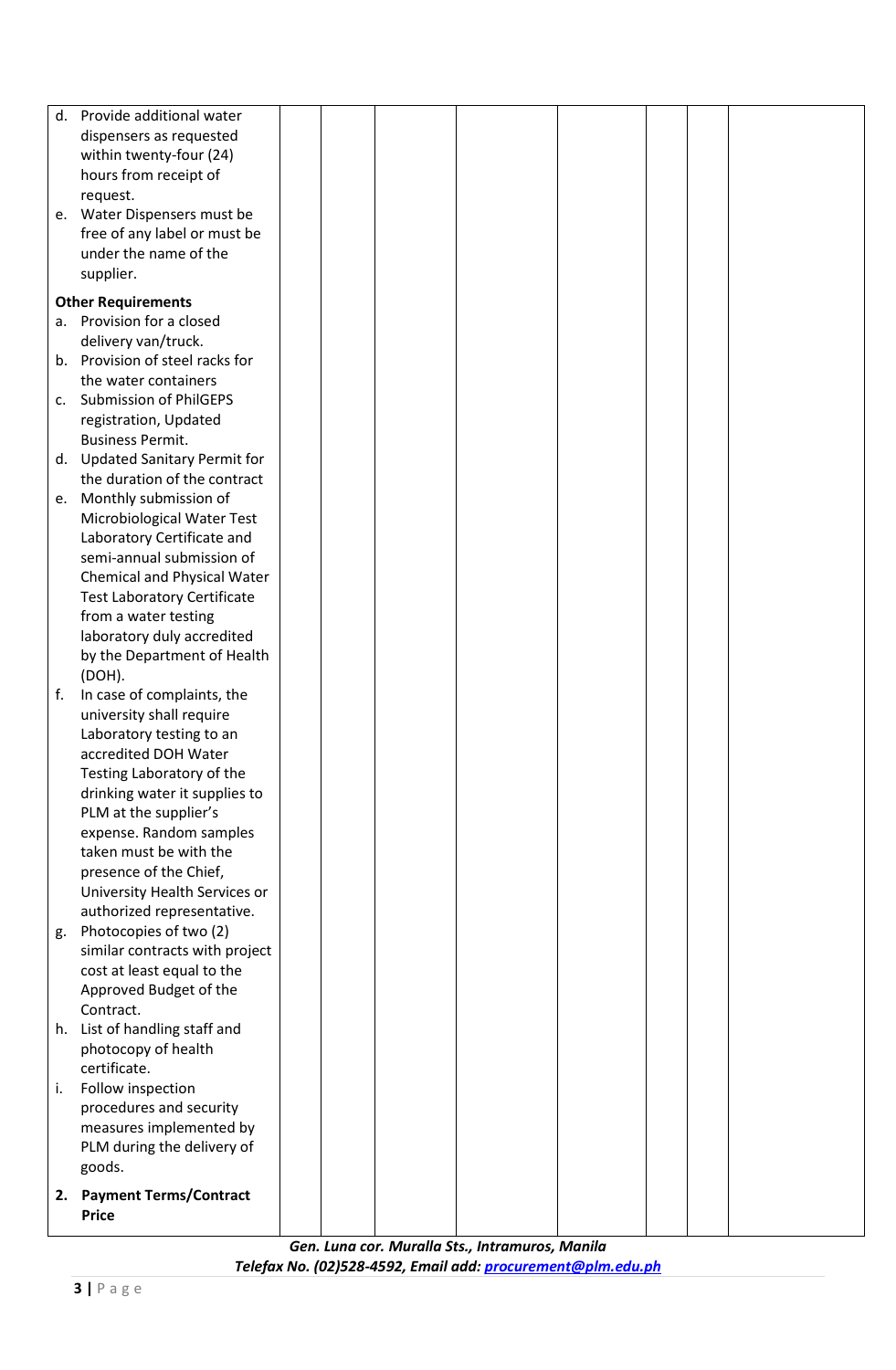|    | Bill PLM on a calendar basis<br>based on actual quantity of<br>delivered goods and in<br>accordance with the price<br>indicated in the proposal of<br>the supplier. No price<br>adjustment during the<br>contract duration.                                                                                                                                                                                                                                                           |  |  |  |  |
|----|---------------------------------------------------------------------------------------------------------------------------------------------------------------------------------------------------------------------------------------------------------------------------------------------------------------------------------------------------------------------------------------------------------------------------------------------------------------------------------------|--|--|--|--|
| 3. | <b>Delivery and Contract</b><br><b>Duration</b>                                                                                                                                                                                                                                                                                                                                                                                                                                       |  |  |  |  |
|    | <b>Delivery Schedule: Delivery</b><br>of Dispensers will be done<br>within seven (7) Calendar<br>Days from receipt of<br>Notarized Contract /<br>Purchase Order. Weekly<br>delivery of water gallons to<br>different PLM Offices based<br>on requirements.                                                                                                                                                                                                                            |  |  |  |  |
|    | The penalty for late<br>deliveries is one tenth (1/10)<br>of one (1) percent of the<br>cost of the unperformed<br>portion for every day of<br>delay. The maximum<br>deduction shall be ten<br>percent (10%) of the<br>contract price. Once the<br>cumulative amount of<br>liquidated damages reaches<br>ten percent (10%) of the<br>contract price, the procuring<br>entity shall rescind the<br>contract without prejudice<br>to other courses of action<br>and remedies open to it. |  |  |  |  |
|    | <b>Contract Duration: The</b><br>Supplier shall undertake to<br>supply and deliver the<br>Purified Drinking Water for a<br>period of one (1) year. Upon<br>expiration of the contract,<br>the Property and Supplies<br>Office shall return the water<br>containers and dispensers<br>provided by the supplier.                                                                                                                                                                        |  |  |  |  |
| 4. | <b>Prohibition to Sub-Lease</b>                                                                                                                                                                                                                                                                                                                                                                                                                                                       |  |  |  |  |
|    | The Supplier shall not sell,<br>assign, transfer, pledge, sub-<br>contract or make such any<br>other dispositions of the<br>contract or any part of<br>interest therein to a third<br>party.                                                                                                                                                                                                                                                                                          |  |  |  |  |